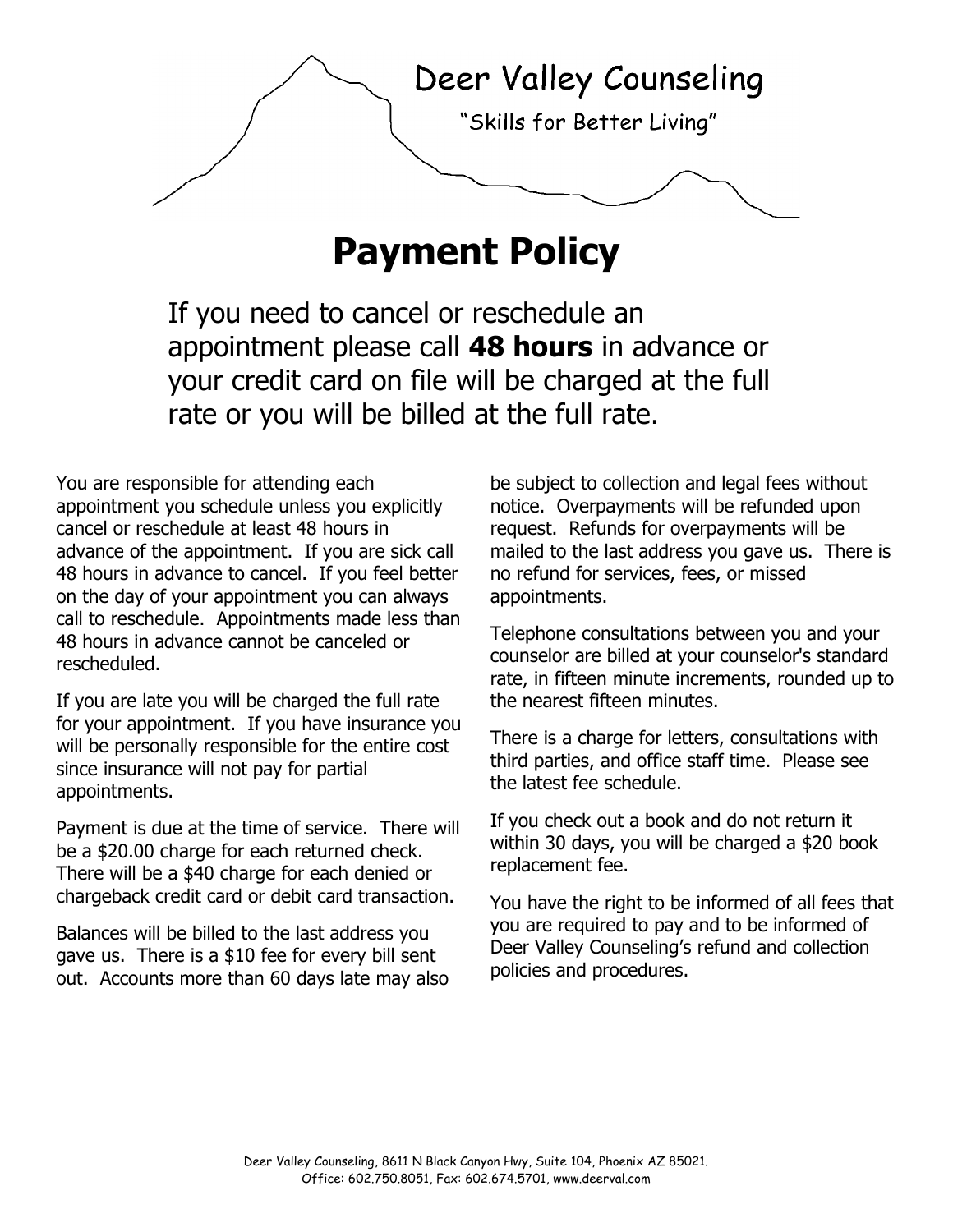# Deer Valley Counseling

"Skills for Better Living"

## **Consent to Treat**

This form is to obtain informed consent before Deer Valley Counseling provides services to you or your child. If the services are for your child, then the following paragraphs should be taken as applying to your child. If you are going to participate in the treatment of your child, you will need to sign a consent for yourself and your child.

You are consenting to individual, couple's, family and/or group treatment. You have the right to refuse any recommended treatment, withdraw your consent at any time in writing, and be advised of the consequences of refusing treatment or withdrawing your consent. This consent lasts through the last date on which you receive services. You have the right to participate in treatment decisions and in the development, review and revision of your treatment plan.

Deer Valley Counseling utilizes forms of psychotherapy such as cognitive-behavioral therapy (CBT), dialectical behavior therapy (DBT), and relapse prevention (RP). The purpose of treatment is to help you achieve your goals. Goals typically relate to changing how you feel or behave. The counselor will discuss your situation with you to help you determine what it is you want to accomplish. Based on your goals, over time the counselor will help you identify thought patterns which may be preventing you from achieving your goals. The counselor will help you challenge old patterns of thinking and develop new patterns of thinking.

It is not possible to predict how long treatment will take. Some problems can be addressed in just one or two sessions. Others may take years.

Although psychotherapy has been shown to be effective in many cases, success cannot be guaranteed. Psychotherapy is not effortless and often requires hard work to be effective. Psychotherapy does not mean that you will never have any problems ever again.

We hope that you achieve your goals and become a happier, more effective individual, but at times your problems may worsen. You may feel and behave worse. Relationships may become more difficult. If any of this happens be sure to discuss this with the counselor.

We will only provide teleservices to well-established clients on a case-by-case basis. Insurance does not pay for teleservices. If we are providing teleservices to you, there is a risk that the electronic communication will be intercepted or fail. Rapport may be more difficult to establish and maintain. It may be more difficult for the therapist to detect when you are in crisis. There is a greater chance of miscommunication. Be sure to discuss any concerns with your counselor. If we are providing teleservices to you, we will ask you to identify yourself using your name and date of birth at the beginning of every session.

If an emergency occurs then, as appropriate, call 911, go to the nearest emergency room or urgent care facility, call your therapist at 602-750-8051, call your PCP, or call the mental health hotline at 602-222-9444.

Although research has shown psychotherapy to be the most effective treatment for many problems, you may instead seek medication, attend self-help groups, utilize pastoral counseling or read self-help books.

The counselor will discuss treatment goals, procedures, benefits, limitations, and risks with you during your first session and from time-to-time during treatment. Be sure to ask questions and express concerns whenever they arise.

We do not provide evaluations or recommendations related to custody, divorce, or other similar or related court cases without prior arrangement.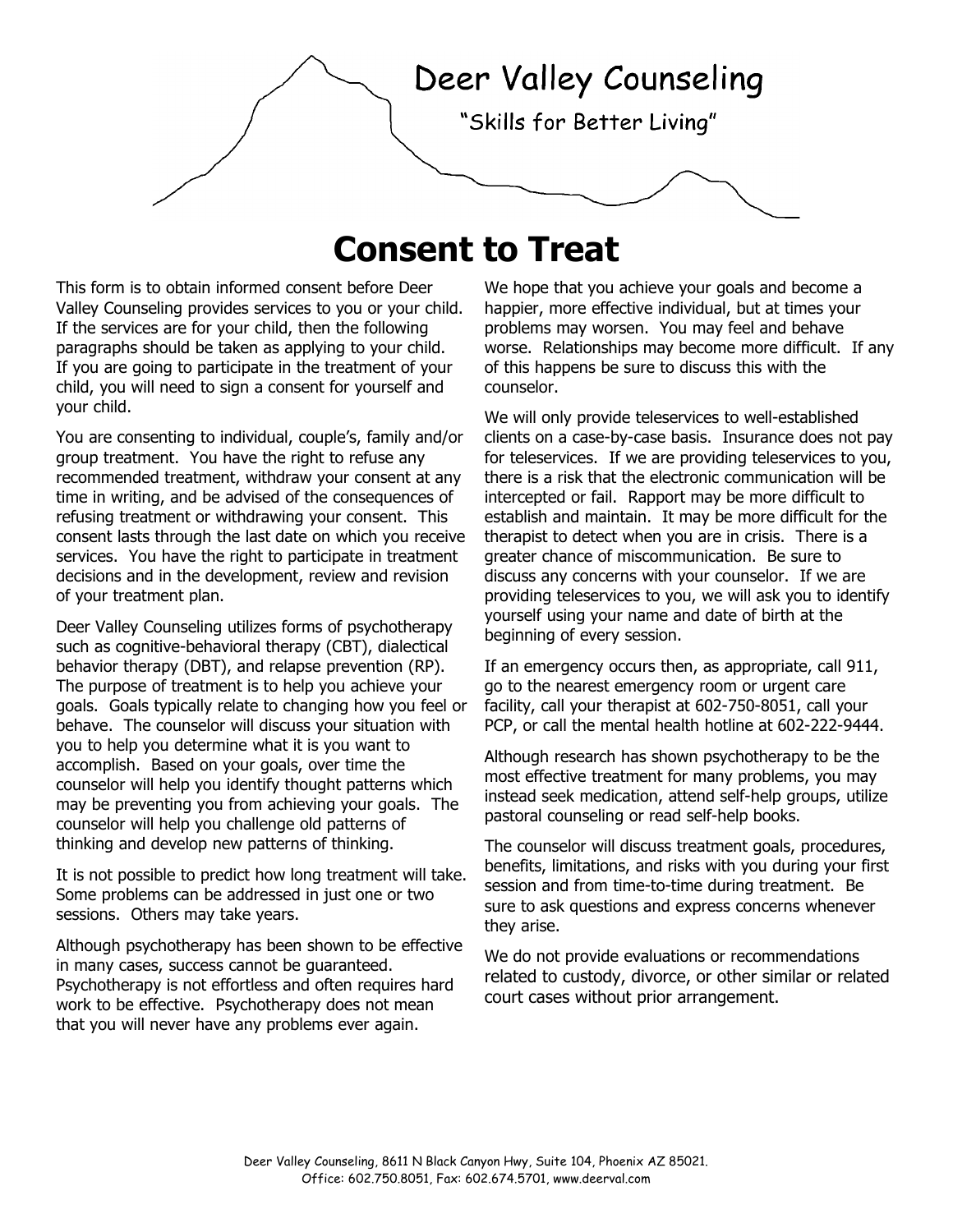

### **Notice of Privacy Practices**

#### **THIS NOTICE DESCRIBES HOW MEDICAL INFORMATION ABOUT YOU MAY BE USED AND DISCLOSED AND HOW YOU CAN GET ACCESS TO THIS INFORMATION. PLEASE REVIEW IT CAREFULLY.**

Information that identifies you and your physical or mental health and related health care services is referred to as Protected Health Information (PHI).

#### **Our Duties Regarding Your PHI**

We are required by law to maintain the privacy of your PHI and to provide you with notice of our legal duties and privacy practices with respect to PHI. We are required to abide by the terms of this Notice of Privacy Practices (NPP). We reserve the right to change the terms of our NPP at any time. Any new NPP will be effective for all PHI that we maintain at that time. We will provide you with a copy of the revised NPP by posting a copy on our website.

#### **How We May Use & Disclose Your PHI**

**For Treatment.** Your PHI may be used and disclosed by those who are involved in your care for the purpose of providing, coordinating, or managing your treatment. For example, if you attend both group and individual counseling, the therapist facilitating the group may discuss your PHI with the therapist you see for individual counseling.

**For Payment.** We may use and disclose PHI so that we can receive payment for the treatment services provided to you. Examples of payment-related activities include: making a determination of eligibility or coverage for insurance benefits, audits mandated by your insurance company, processing claims, billing a third party for services, charging the credit card of someone paying for your services, sending you a bill, discussing your account status with you, or reporting you to a collection agency for overdue bills. If you

direct us in writing to not bill your insurance company and instead you pay in full for services yourself, then you have the right to direct us to not release your PHI to your insurance company for those fully self-paid services.

**For Health Care Operations.** We may use or disclose, as needed, your PHI in order to support our business activities. Examples include quality assessment, employee review, licensing, analyzing marketing effectiveness, or arranging billing or typing services. We may use your anonymous PHI for marketing. We may use your PHI for internal training or teaching purposes. We may use your PHI to suggest to you other medical and non-medical services.

**For Appointment Reminders.** We may contact you to provide appointment reminders or information about treatment alternatives or other health-related benefits and services that may be of interest to you.

**Without Authorization.** We must disclose your PHI without your authorization under certain circumstances -

- **Required by Law.** We must disclose your PHI when required by law, such as the mandatory reporting of child abuse or neglect, mandatory reporting of unprofessional conduct of another behavioral health care licensee, or mandatory audits or investigations by government agencies such as the Arizona Board of Behavioral Health Examiners, the Arizona Department of Health or the Secretary of the Department of Health and Human Services.
- **Required by Court Order.** We must disclose your PHI when ordered to by a court.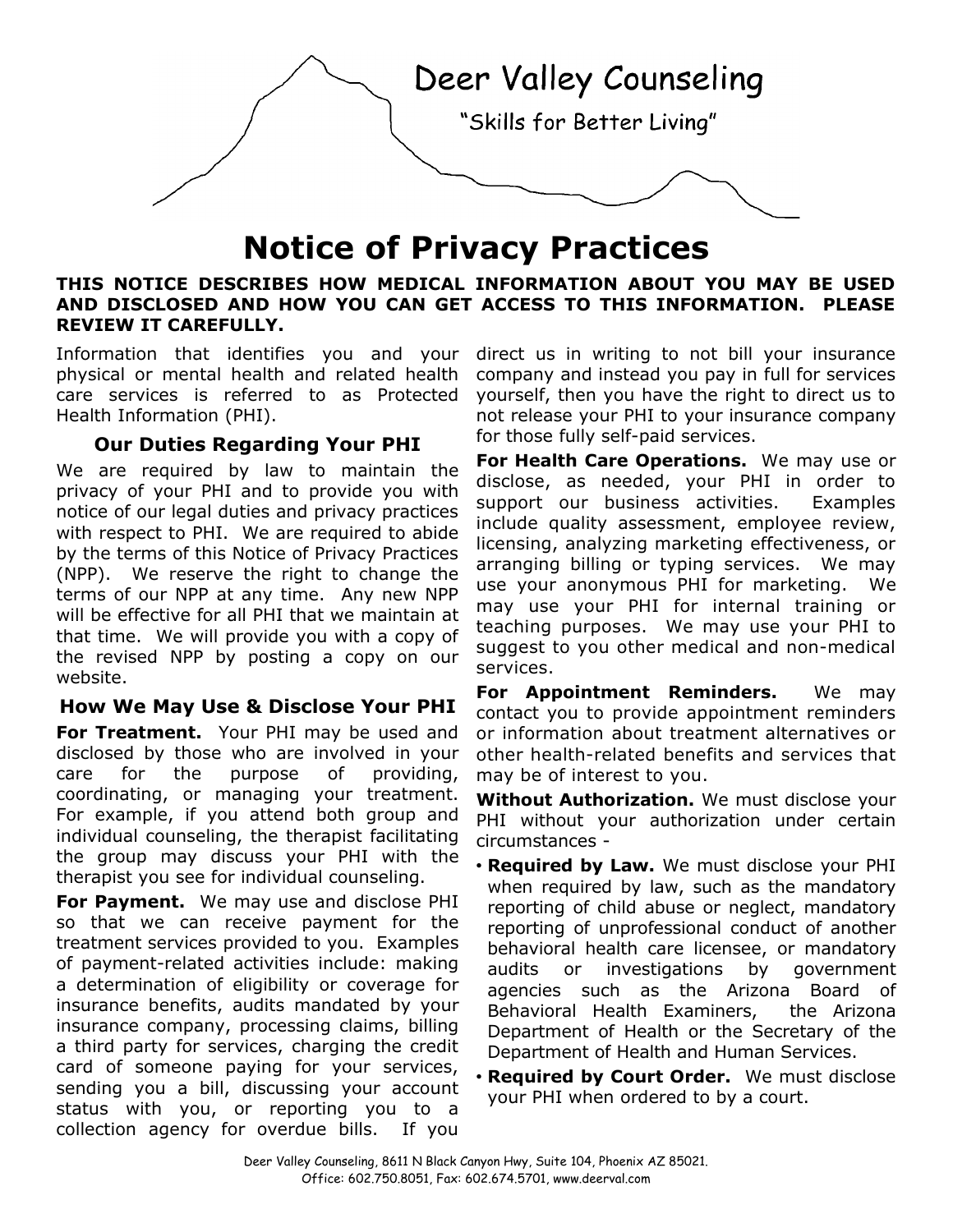

• **To Prevent Harm.** We must disclose your PHI when necessary to prevent or lessen a serious and imminent threat to the health or safety of you, another person, or the public.

**Verbal Permission.** We may use or disclose your information to individuals who are directly involved in your treatment with your verbal or tacit permission.

**With Authorization.** Uses and disclosures not specifically permitted by applicable law will be made only with your written authorization, which may be revoked in writing, except to the extent that we have already acted in reliance on the authorization.

#### **Your Rights Regarding Your PHI**

You have the following rights regarding your PHI. To exercise any of these rights, please submit your request in writing to our Privacy Officer at James Nettles, Privacy Officer, Deer Valley Counseling, 8611 N Black Canyon Hwy, Suite 104, Phoenix AZ 85021.

**Right to Request Restrictions.** You have the right to request a restriction or limitation on the use or disclosure of your PHI. We are not required to agree to your request.

**Right to Request Confidential Communication.** You have the right to request that we communicate with you in alternative ways or at alternative locations.

**Right of Access to Inspect and Copy.** You have the right, which may be restricted only in exceptional circumstances, to inspect and copy your PHI or your minor child's PHI. Note that in couple's or family therapy, for records

that pertain to more than one person, every legally competent adult whose PHI or whose minor child's PHI is contained in that record must agree in writing before that record can be released to any one of the adults. We may charge a reasonable fee for copies.

**Right to Amend.** If you feel that the PHI we have about you is incorrect or incomplete, you may ask us to amend the information. We are not required to agree to the amendment.

**Right to an Accounting of Disclosures.** You have the right to request an accounting of certain of the disclosures that we make of your PHI. We may charge you a reasonable fee if you request more than one accounting in any 12-month period.

**Right to Notice of Privacy Breaches.** If we determine that the privacy of your PHI has been breached then you have a right to be notified of the breach.

**Right to a Copy of this Notice.** You have the right to a paper copy of this notice.

#### **Complaints**

If you believe we have violated your privacy rights, you have the right to file a complaint in writing with our Privacy Officer at James Nettles, Privacy Officer, Deer Valley Counseling, 8611 N Black Canyon Hwy, Suite 104, Phoenix AZ 85021 or with the Secretary of Health and Human Services at 200 Independence Avenue, S.W., Washington, D.C. 20201. We will not retaliate against you for filing a complaint.

#### **The effective date of this Notice is June 5, 2019.**